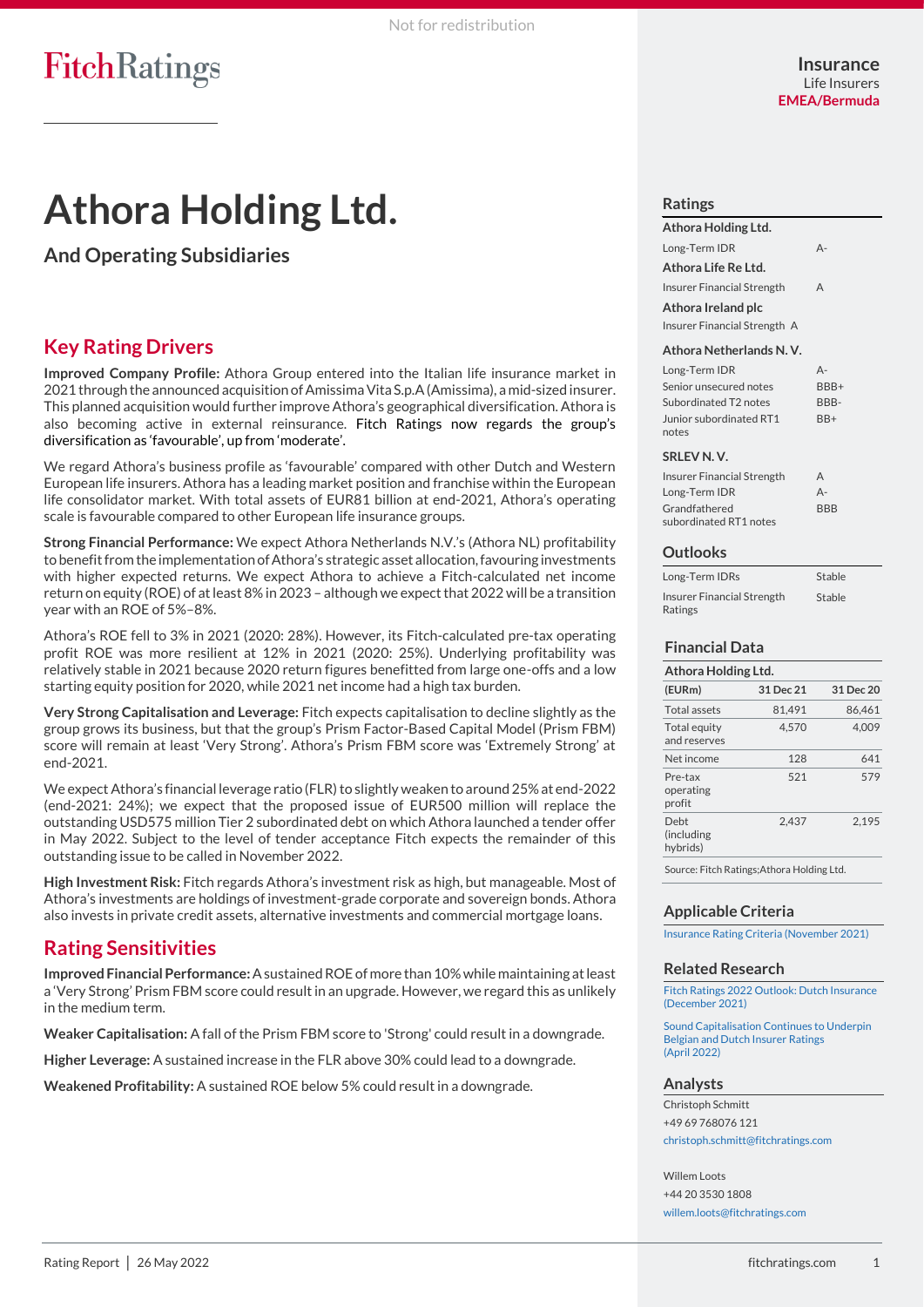# **Key Credit Factors – Scoring Summary**

|                   | <b>Athora Group</b>                            |                                   |                              |                                                                     |                                        | <b>ESG Relevance:</b>             |                                              |                     |                                                       |                                                     | <b>Insurance Ratings Navigator</b><br><b>EMEA Life</b> |
|-------------------|------------------------------------------------|-----------------------------------|------------------------------|---------------------------------------------------------------------|----------------------------------------|-----------------------------------|----------------------------------------------|---------------------|-------------------------------------------------------|-----------------------------------------------------|--------------------------------------------------------|
|                   |                                                | <b>Operational Profile</b>        |                              |                                                                     |                                        | <b>Financial Profile</b>          |                                              |                     |                                                       |                                                     |                                                        |
| Factor<br>Levels  | Industry Profile &<br>Operating<br>Environment | Company Profile                   | Capitalization &<br>Leverage | <b>Debt Service</b><br>Capabilities and<br>Financial<br>Flexibility | Financial<br>Performance &<br>Earnings | Investment &<br><b>Asset Risk</b> | Asset/Liability &<br>Liquidity<br>Management | Reserve<br>Adequacy | Reinsurance, Risk<br>Mitigation &<br>Catastrophe Risk | Other Factors &<br>Criteria Elements<br>(see below) | <b>Insurer Financial</b><br><b>Strength</b>            |
| aaa               |                                                |                                   |                              |                                                                     |                                        |                                   |                                              |                     |                                                       |                                                     | AAA                                                    |
| $aa+$             |                                                |                                   |                              |                                                                     |                                        |                                   |                                              | Credit Factor       | Credit Factor                                         |                                                     | $AA+$                                                  |
| aa                |                                                |                                   |                              |                                                                     |                                        |                                   |                                              | Not Applicable      | Not Applicable                                        |                                                     | AA                                                     |
| aa-               |                                                |                                   |                              |                                                                     |                                        |                                   |                                              |                     |                                                       |                                                     | AA-                                                    |
| $a+$              |                                                |                                   |                              |                                                                     |                                        |                                   |                                              |                     |                                                       |                                                     | A+                                                     |
| $\mathbf{a}$      |                                                |                                   |                              |                                                                     |                                        |                                   |                                              |                     |                                                       | L.                                                  | İА.<br><b>Stable</b>                                   |
| $a-$              |                                                |                                   |                              |                                                                     |                                        |                                   |                                              |                     |                                                       |                                                     | A-                                                     |
| bbb+              |                                                |                                   |                              |                                                                     |                                        |                                   |                                              |                     |                                                       |                                                     | BBB+                                                   |
| bbb               |                                                |                                   |                              |                                                                     |                                        |                                   |                                              |                     |                                                       |                                                     | <b>BBB</b>                                             |
| bbb-              |                                                |                                   |                              |                                                                     |                                        |                                   |                                              |                     |                                                       |                                                     | BBB-                                                   |
| bb+               |                                                |                                   |                              |                                                                     |                                        |                                   |                                              |                     |                                                       |                                                     | BB+                                                    |
| bb                |                                                |                                   |                              |                                                                     |                                        |                                   |                                              |                     |                                                       |                                                     | <b>BB</b>                                              |
| bb-               |                                                |                                   |                              |                                                                     |                                        |                                   |                                              |                     |                                                       |                                                     | BB-                                                    |
| $b+$              |                                                |                                   |                              |                                                                     |                                        |                                   |                                              |                     |                                                       |                                                     | $B+$                                                   |
| $\mathbf b$<br>b- |                                                |                                   |                              |                                                                     |                                        |                                   |                                              |                     |                                                       |                                                     | в                                                      |
| $ccc+$            |                                                |                                   |                              |                                                                     |                                        |                                   |                                              |                     |                                                       |                                                     | в-<br>CCC+                                             |
| ccc               |                                                |                                   |                              |                                                                     |                                        |                                   |                                              |                     |                                                       |                                                     | CCC                                                    |
| CCC-              |                                                |                                   |                              |                                                                     |                                        |                                   |                                              |                     |                                                       |                                                     | CCC-                                                   |
| cc                |                                                |                                   |                              |                                                                     |                                        |                                   |                                              |                     |                                                       |                                                     | cc                                                     |
| c                 |                                                |                                   |                              |                                                                     |                                        |                                   |                                              |                     |                                                       |                                                     | C.                                                     |
| d or rd           |                                                |                                   |                              |                                                                     |                                        |                                   |                                              |                     |                                                       |                                                     | D or RD                                                |
|                   |                                                |                                   |                              |                                                                     |                                        |                                   |                                              |                     |                                                       |                                                     |                                                        |
|                   |                                                | Other Factors & Criteria Elements |                              |                                                                     |                                        |                                   |                                              |                     |                                                       |                                                     |                                                        |

| <b>Other Factors &amp; Criteria Elements</b>              |          |                |           |      |  |
|-----------------------------------------------------------|----------|----------------|-----------|------|--|
| <b>Provisional Insurer Financial Strength Rating</b><br>A |          |                |           |      |  |
| Non-Insurance Attributes                                  | Positive | <b>Neutral</b> | Negative  | $+0$ |  |
| Ownership / Group Support                                 | Positive | <b>Neutral</b> | Negative  | $+0$ |  |
| Transfer & Convertibility / Country Ceiling               | Yes      | No.            | <b>NR</b> | $+0$ |  |
| <b>Insurer Financial Strength Rating</b><br>Final:<br>A   |          |                |           |      |  |
| <b>IFS Recovery Assumption</b>                            | Good     |                |           | $-1$ |  |
| <b>Issuer Default Rating (IDR)</b>                        |          |                | Final:    | А-   |  |

| <b>Bar Chart Legend</b>                |          |   |          |  |
|----------------------------------------|----------|---|----------|--|
| Vertical Bars = Range of Rating Factor |          |   |          |  |
| Bar Colors = Relative Importance       |          |   |          |  |
| Higher Influence                       |          |   |          |  |
| Moderate Influence                     |          |   |          |  |
| Lower Influence                        |          |   |          |  |
| Bar Arrows = Rating Factor Outlook     |          |   |          |  |
| ⇑                                      | Positive | ⇩ | Negative |  |
| ⇕                                      | Evolving | ▭ | Stable   |  |

# **Latest Developments**

- Athora's Insurer Financial Strength (IFS) was upgraded to 'A' with a Stable Outlook on 9 May 2022. The upgrade reflects our expectation of an ROE of more than 8%, combined with an improved view on company profile, which we now regard as 'favourable' instead of 'moderate'.
- The increase in the company profile score to 'aa-' from 'a+' reflects our improved view on business profile. We consider that Athora has a leading position and franchise in the European life insurance consolidator market. This is reflected in the announced acquisition of the Italian life insurer Amissima in 2021, which improves Athora's geographical diversification further.
- We increased the financial performance score to 'a-' from 'bbb+'. We consider Athora to have already achieved strong progress in profitability. We expect that Athora will achieve an ROE of at least 8% for 2023, although we expect that 2022 will be a transition year with an ROE of 5%–8%.

### **Peer Comparison**

Clic[k here](https://app.fitchconnect.com/search/research/article/RPT_10184459?jwt=eyJhbGciOiJIUzUxMiJ9.eyJzdWIiOiJ3YXRlcm1hcmsiLCJ1c2VySUQiOiI2MWZjMDJhMmZmOGZkOTAwMDFmMWU4MjgiLCJkb2NJRCI6IkZSX1JQVF8xMDIwMTIzNiIsIlVVSUQiOiI2M2VkYTEyZC02MDMzLTRiYWYtYTRhYy0yZDkyZDQxYjlmNTkiLCJjbGllbnRJRCI6IjJVZ2ZqU3ZFbjEwUDlMNVkxUWRYUWgiLCJ0aW1lc3RhbXAiOnsibmFubyI6NTQ2OTg2MDAwLCJ5ZWFyIjoyMDIyLCJtb250aFZhbHVlIjo1LCJkYXlPZk1vbnRoIjoyNywiaG91ciI6OSwibWludXRlIjo1Nywic2Vjb25kIjo1OCwiZGF5T2ZXZWVrIjoiRlJJREFZIiwiZGF5T2ZZZWFyIjoxNDcsIm1vbnRoIjoiTUFZIiwiY2hyb25vbG9neSI6eyJpZCI6IklTTyIsImNhbGVuZGFyVHlwZSI6Imlzbzg2MDEifX19.RzhVtr5M5hrmaLLCA_c3nHu5TA_Atxfnd7RG1sM2jvxrBE171ZWrn3ZzdrKz2LahRAzF2e4HGNdxg86cBALJIw) for a report that shows a comparative peer analysis of key credit factor scoring.

#### **Industry Profile and Operating Environment (IPOE)**

Clic[k here](https://app.fitchconnect.com/search/research/article/RPT_10168993?jwt=eyJhbGciOiJIUzUxMiJ9.eyJzdWIiOiJ3YXRlcm1hcmsiLCJ1c2VySUQiOiI2MWZjMDJhMmZmOGZkOTAwMDFmMWU4MjgiLCJkb2NJRCI6IkZSX1JQVF8xMDIwMTIzNiIsIlVVSUQiOiI2M2VkYTEyZC02MDMzLTRiYWYtYTRhYy0yZDkyZDQxYjlmNTkiLCJjbGllbnRJRCI6IjJVZ2ZqU3ZFbjEwUDlMNVkxUWRYUWgiLCJ0aW1lc3RhbXAiOnsibmFubyI6NTQ2OTg2MDAwLCJ5ZWFyIjoyMDIyLCJtb250aFZhbHVlIjo1LCJkYXlPZk1vbnRoIjoyNywiaG91ciI6OSwibWludXRlIjo1Nywic2Vjb25kIjo1OCwiZGF5T2ZXZWVrIjoiRlJJREFZIiwiZGF5T2ZZZWFyIjoxNDcsIm1vbnRoIjoiTUFZIiwiY2hyb25vbG9neSI6eyJpZCI6IklTTyIsImNhbGVuZGFyVHlwZSI6Imlzbzg2MDEifX19.RzhVtr5M5hrmaLLCA_c3nHu5TA_Atxfnd7RG1sM2jvxrBE171ZWrn3ZzdrKz2LahRAzF2e4HGNdxg86cBALJIw) for a link to a report that summarises the main factors driving the above IPOE score.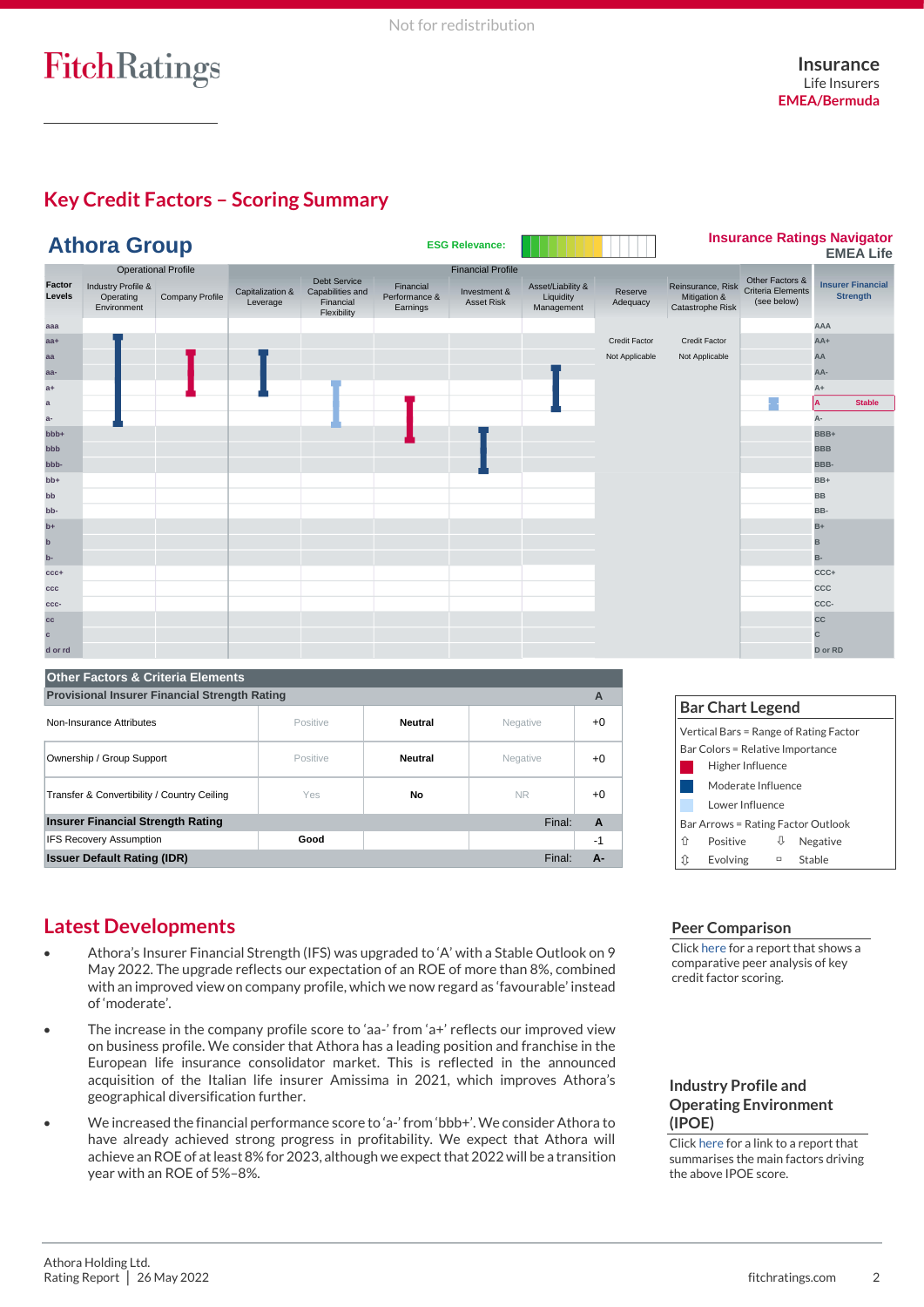# **Company Profile**

## **Company Profile Scoring Summary**

|                                 | Assessment | Sub-score/impact |
|---------------------------------|------------|------------------|
| Business profile assessment     | Favourable | aa-              |
| Corporate governance assessment | Favourable |                  |
| Company profile factor score    |            | aa-              |
| Source: Fitch Ratings           |            |                  |

Fitch scores Athora's company profile at 'aa-' under its credit factor scoring guidelines. This considers Athora's business profile score as favourable, which is unadjusted given its 'favourable' corporate governance assessment.

#### **Business Profile**

Fitch ranks Athora's business profile as favourable compared to that of all other Dutch and Western European life insurers, due to its favourable competitive positioning. Given this ranking, Fitch scores Athora's business profile at 'aa-' under its credit factor scoring guidelines.

Athora is a European life consolidator. The group's holding company is domiciled in Bermuda. We therefore assess the group's business profile based on a comparison with other European life insurance groups, especially Dutch groups. This is due to Athora NL's dominating influence on Athora's operating scale: Athora NL contributed EUR64 billion to Athora's EUR81 billion total assets at end-2021.

We view the Athora group as having a 'favourable' business profile versus those groups, reflecting favourable competitive positioning (including operating scale), moderate business risk profile and favourable diversification, leading to an 'aa-' business profile score.

Fitch believes that Athora has a leading position and franchise in the European life consolidator market. This is reflected in Athora having entered many large European life insurance markets. In 2021 Athora announced the acquisition of the Italian life insurer Amissima, after having also entered markets in the Netherlands, Belgium, Ireland and Germany in recent years.

Fitch views the Athora group as having a moderate business risk profile. This is because of the group's focus on traditional life insurance products with fairly high guarantees and fairly high reinvestment risk, and because of the risks arising from the operational integration of acquisitions into the group.

Athora group's diversification is favourable compared to other European life insurance groups. Athora's geographical diversification is increasing, with operations in the Netherlands, Belgium, Italy, Ireland and Germany, which offsets the relatively low business line diversification. However, due to the various markets, there is a better product diversification within the different lines of business for Athora compared to peers with a focus on one country.

#### **Corporate Governance – Moderate/Favourable**

Corporate governance and management are moderate/favourable, and in line with market standards for developed markets and as such are adequate and neutral to the ratings.

## **Ownership**

Fitch regards ownership as neutral to Athora's ratings.

Athora is approximately 16% owned by Athene Holding Ltd. (Long Term Issuer Default Rating (IDR): BBB+/Positive), 11% by Apollo Management, L. P. (Long Term IDR: A/Stable) and 73% by other institutional investors and management. Fitch views the links to Athene, which includes a business cooperation agreement and knowledge-sharing, and Apollo, which provides assetmanagement services, as supportive for Athora's business profile and its ability to source assets to back acquired insurance liabilities.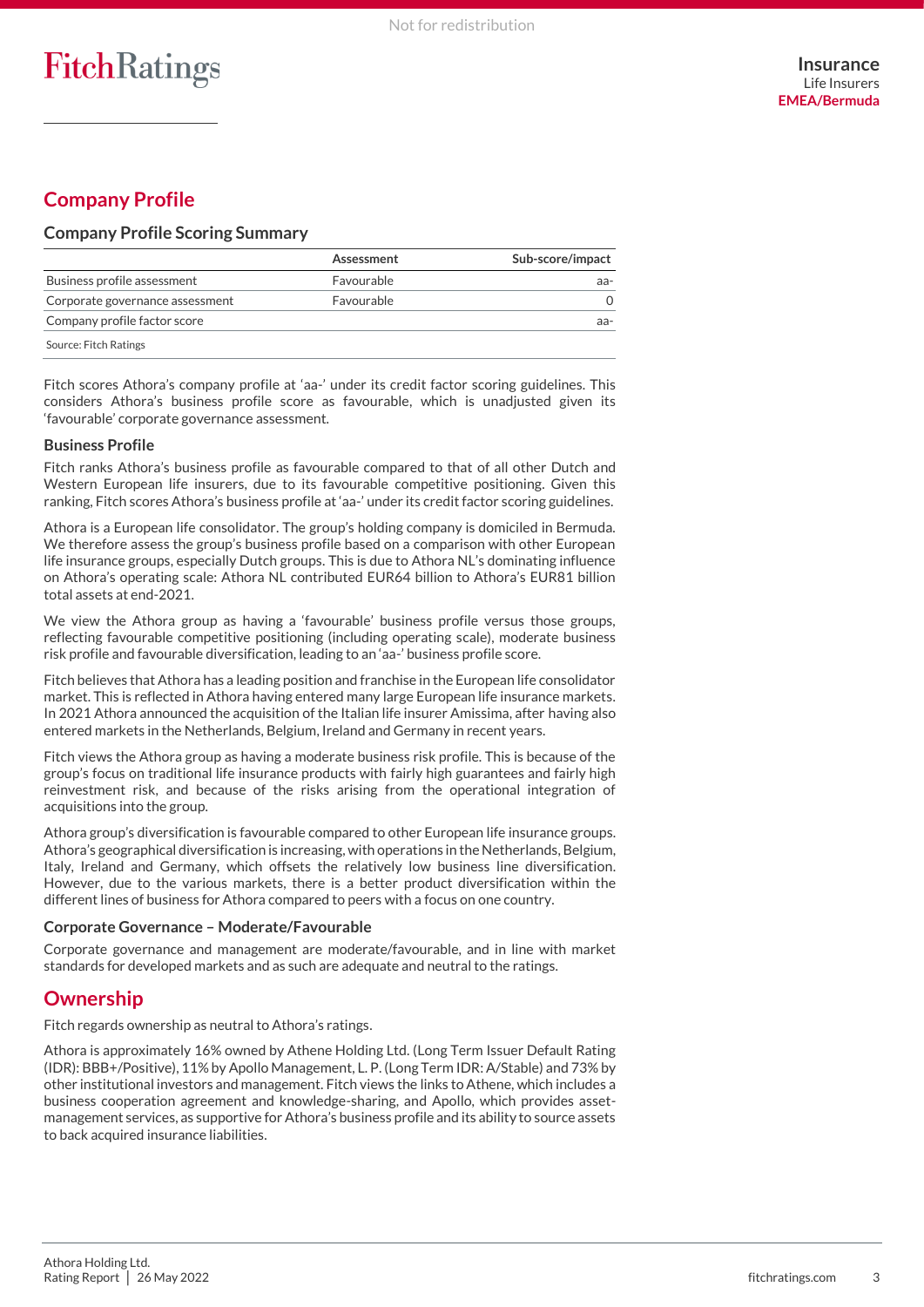# **Capitalisation and Leverage**

#### **Very Strong Capitalisation and Leverage**

Fitch views Athora's capitalisation and leverage as very strong and as having a moderate influence on the ratings.

#### **Capitalisation Adequacy**



Athora's Prism FBM score remained 'Extremely Strong' at end-2021. The group's FLR was stable at 24% at end-2021 as the capital and debt increases offset each other during the year. We regard Athora's total financing and commitments ratio of 0.6x as neutral to the ratings. Operating and asset leverage scored both in the 'aa' category at end-2021. Athora's Bermuda group solvency capital ratio was 187% at end-2021, down from 200% at end-2020.

#### **Fitch Expectations**

- We expect the FLR to slightly weaken to around 25% at end-2022, from 24% at end-2021.
- We expect capitalisation to decline as the company grows its business, but the Prism FBM score to remain at least 'Very Strong' in the medium term.

# **Debt Service Capabilities and Financial Flexibility**

#### **Strong Financial Flexibility and Coverage**

Fitch views debt service capabilities and financial flexibility as strong and as having a low influence on the ratings.

Athora reported a stable fixed-charge coverage of around 7x in 2021 (2020: 8x). The group's fixed-charge coverage is supported by strong operating income and an improving fixed-cost basis, but remains negatively affected by integration costs from acquired businesses.

Athora's strong financial flexibility is evidenced by the group raising additional paid-in equity in in 2020 as part of the acquisitions of Athora NL. The group received further capital commitments from its shareholders including EUR770 million undrawn capital at end-2021, of which EUR570 million were undrawn shareholder funds and EUR200 million were undrawn preferred shares.

Athora has been relatively active in the debt markets since 2019. It has issued Tier 2 subordinated debt at capital markets and senior debt in various forms at banks. Further Restricted Tier 1 and senior debt was issued by Athora NL prior to its acquisition in 2020. In May 2022, Athora proposed to issue EUR500 million Tier 2 subordinated debt. We expect that the proceeds will primarily be used for re-financing the USD575 million bonds with having a call date in November 2022.

#### **Fitch Expectations**

- Fitch expects Athora to report fixed-charge coverage of at least 5x in the medium term.
- We expect financial flexibility to remain strong.

## **Financial Highlights**

|                                      | 2021   | 2020                                 |
|--------------------------------------|--------|--------------------------------------|
| Prism Score                          | Strong | <b>Extremely Extremely</b><br>Strong |
| Prism Total AC<br><b>FURm</b>        | 5.851  | 5.347                                |
| Prism AC/TC at<br>Prism Score (%)    | 114    | 112                                  |
| Prism AC/TC at<br>Higher Prism Score | n.a.   | n.a.                                 |

AC – Available Capital, TC – Target Capital Note: Reported on a consolidated basis. Source: Fitch Ratings, Company.

### **Financial Highlights**

| (x)                                    | 31 Dec 21           | 31 Dec 20           |
|----------------------------------------|---------------------|---------------------|
| Prism FBM score                        | Extremely<br>Strong | Extremelv<br>Strong |
| <b>Financial leverage</b><br>ratio (%) | 23.6                | 246                 |
| TFC/total equity                       | 0.6                 | 0.6                 |
| Operating leverage                     | 97                  | 11.8                |
| Asset leverage                         | 140                 | 16.5                |
| Regulatory group<br>capital ratio (%)  | 187                 | 200                 |

Source: Fitch Ratings; Athora Holding Ltd..

### **Financial Highlights**

| (x)                            | 31 Dec 21 31 Dec 20 |    |
|--------------------------------|---------------------|----|
| Fixed-charge<br>coverage ratio | 67                  | 78 |

Source: Fitch Ratings; Athora Holding Ltd..

#### **Debt Maturities**

| (As of May 2022) | (EURm) |
|------------------|--------|
| 2023             | 61     |
| 2024             | 150    |
| 2025             | 700    |
| 2031             | 300    |
| $2032*$          | 500    |
| Perpetual debt   | 1.467  |
| Total**          | 3.178  |

Source: Fitch Ratings; Athora Holding Ltd. \*not yet issued, targeted volume EUR500 million \*\* including the planned EUR500 million T2 sub and the tendered USD575 million T2 sub in full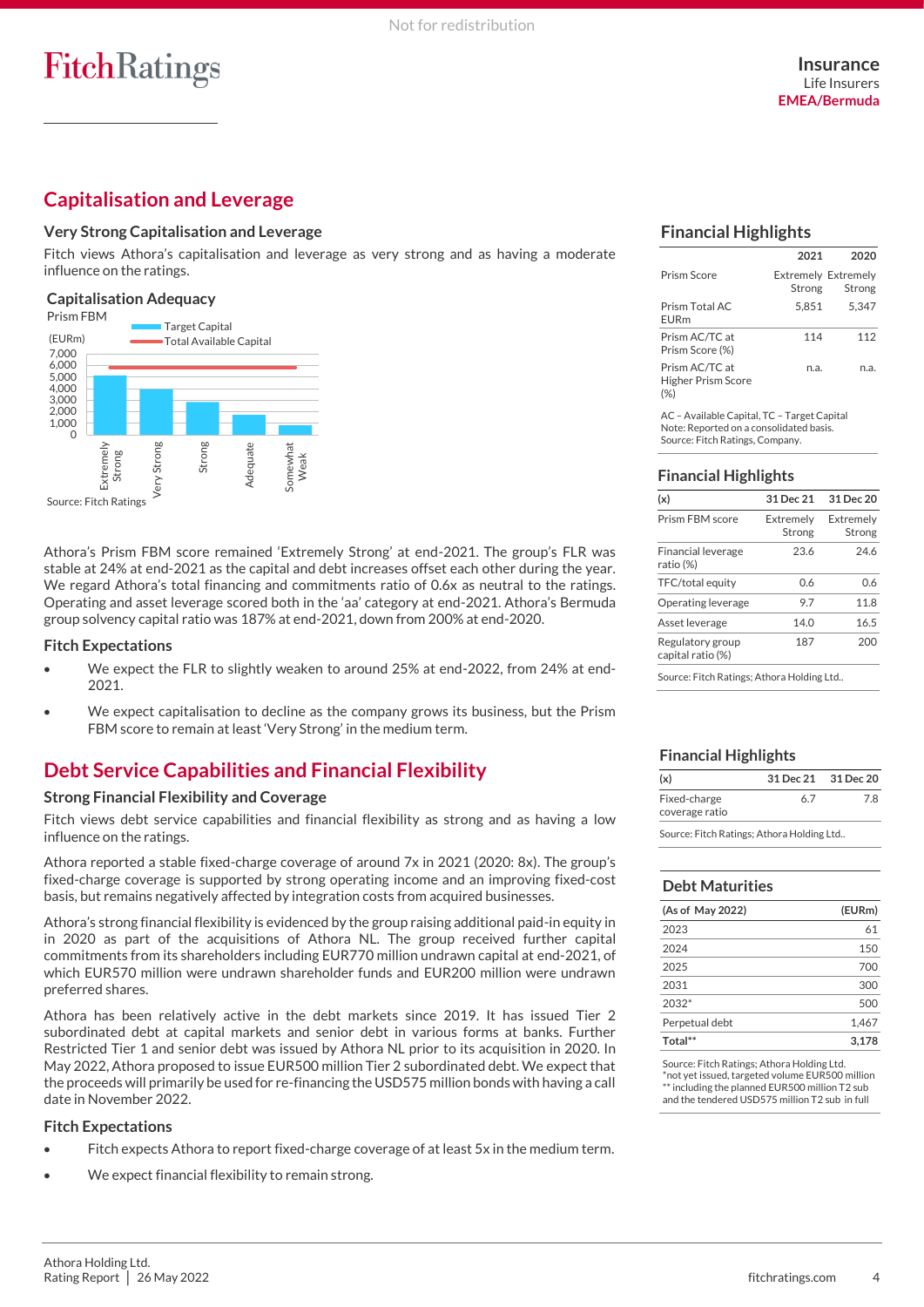# **Financial Performance and Earnings**

#### **Strong Financial Performance and Earnings**

Fitch regards Athora's profitability as strong and as having a high influence on the rating.

Athora reported a 'good' Fitch-calculated ROE of 3% for 2021, albeit significantly lower than the 28% in 2020. However, pre-tax operating income profitability was strong – the operating profit ROE was 12%. The net income ROE suffered from a high tax rate of almost 50%, based on pre-tax income.

The high ROE in 2020 was supported by the base effect of a significantly lower group equity position at end-2019 than at end-2020. Furthermore, it benefitted from one-off gains from the below-book value purchase of Athora NL and investment gains stemming from tactical changes to asset allocation.

Athora will continue to apply its strategic asset allocation at Athora NL, and we expect that profitability will improve notably following the implementation of this new strategy. Athora's asset recomposition led to a strong improvement in Athora NL's operating cashflow generation, which increased to EUR76 million in 2021 from a negative EUR106 million in 2020 because of shifting to higher-yielding investments. Athora NL's 2020 operating cashflow generation had been negative in 2020 due to decreasing yields, as, like most European life insurers, it had a large portion of guaranteed interest rate business in its books.

#### **Fitch Expectations**

- We expect the ROE to improve to 5%–8% in 2022 and to be at least 8% in 2023.
- We expect profitability to benefit from the implementation of Athora's strategic asset allocation at Athora NL favouring investments with higher expected returns.
- We expect additional cost savings coming through from increased economies of scale.

## **Investment and Asset Risk**

#### **High Investment Risk, Weaker than Rating Level**

Fitch regards Athora's investment and asset risk as high, with a risky assets to capital ratio of 169% at end-2021. This level results in a 'good' asset risk score in our analysis, and has a moderate influence on the ratings.

The majority of Athora's investments are holdings of investment-grade corporate and government bonds. At end-2021, 43% of Athora's fixed-income investments were government bonds, 33% corporate bonds, 13% private loans and 14% mortgage loans. The group invests in private credit assets, alternative investments and commercial mortgage. We consider these latter investments to be risky because many of them are unrated. We include the unrated investments in our risky assets ratio according to our criteria guidelines.

However, we believe that the intrinsic credit quality of Athora's unrated instruments is good on average, and only a minority share of unrated bonds falls into the speculative bonds pocket in terms of expected credit defaults. This assessment is supported by the sophisticated riskselection processes being in place at Athora. As such, we have placed slightly less weight on the risky assets ratio for scoring the investment risk.

The lower risky asset ratio of 124% at end-2020 was driven by the fact that Athora NL was acquired during that year and only a low portion of investments were reallocated following Athora's strategic asset allocation. This includes an increasing share of corporate bonds within fixed-income investments (end-2021: 33%; end-2020: 29%), while government bonds' share decrease (end-2021: 43%; end-2020: 47%). Prior to the acquisition, Athora NL followed a more conservative investment strategy.

Athora's life insurers reported very strong Solvency II ratios ranging from 180% to 289% at end-2021; Solvency II ratios do take into account the credit worthiness of the fixed-income investments.

#### **Financial Highlights**

| (%)                                                                          | 31 Dec 21 | 31 Dec 20 |
|------------------------------------------------------------------------------|-----------|-----------|
| Net income return on<br>equity                                               | 3.O       | 27.8      |
| Pre-tax operating<br>profit return on<br>equity                              | 12.3      | 25.1      |
| Pre-tax operating<br>ROA (including<br>realised and<br>unrealised gains) (%) | 06        | 11        |

Source: Fitch Ratings; Athora Holding Ltd.

### **Financial Highlights**

| $(\%)$                                       | 31 Dec 21 | 31 Dec 20 |
|----------------------------------------------|-----------|-----------|
| Risky assets to<br>capital                   | 169.2     | 1244      |
| Equity investments<br>to capital             | 51.6      | 50.7      |
| Non-investment-<br>grade bonds to<br>capital | 117.6     | 73.7      |

Source: Fitch Ratings; Athora Holding Ltd.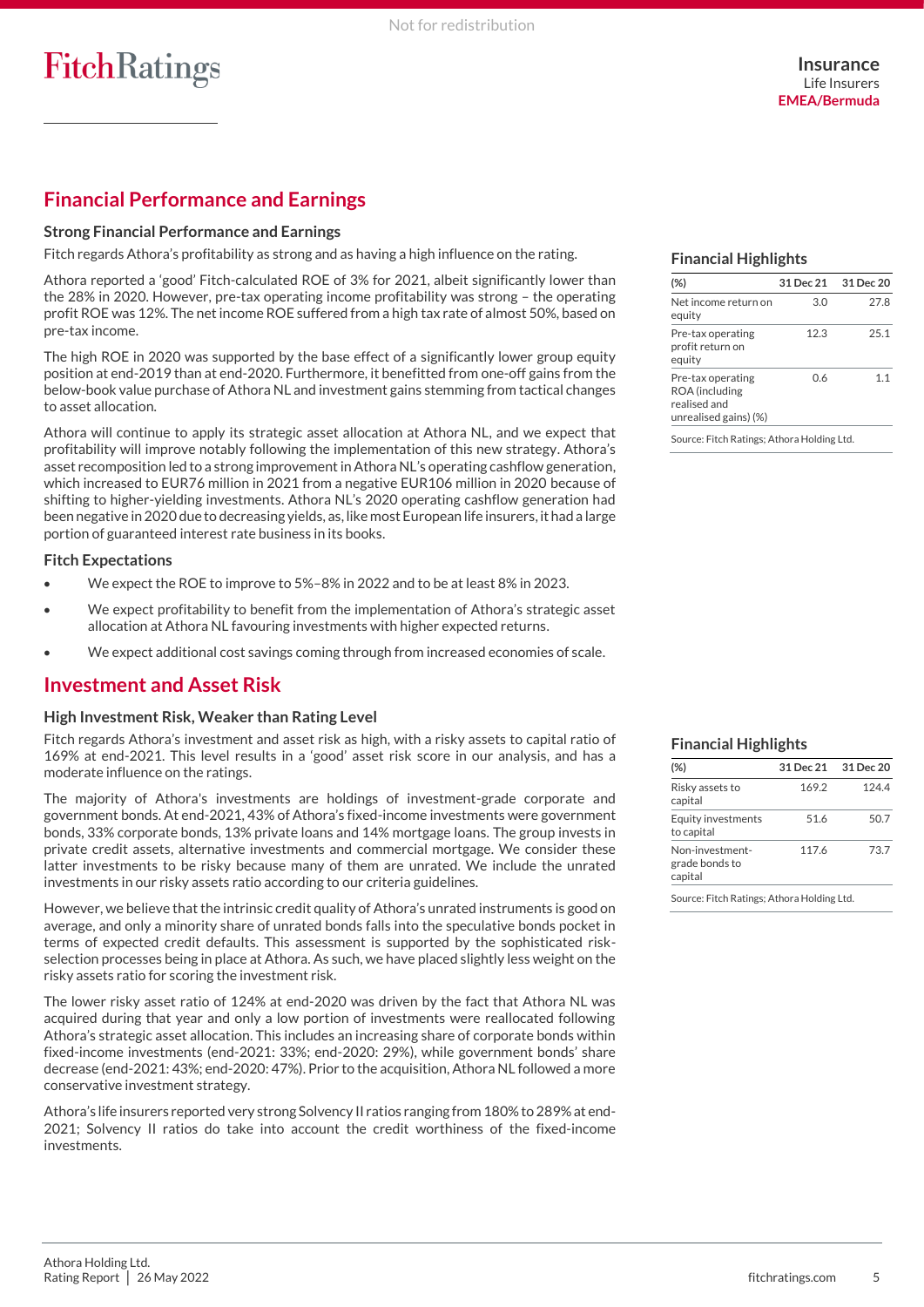#### **Fitch Expectations**

- Fitch expects Athora's risky assets ratio to weaken to around 200% by end-2022, reflecting the continued implementation of the strategic asset allocation at Athora NL.
- Fitch expects Athora to maintain its sophisticated credit risk-selection processes.

## **Asset/Liability and Liquidity Management**

#### **Strong ALM and Liquidity Management**

Fitch regards Athora's asset liability and liquidity management as strong and as having a moderate influence on the ratings.

This view is based on the group's sophisticated ALM frameworks, duration-matched assets and liabilities and an investment strategy that seeks to minimise capital volatility.

Athora Re's and Athora Ireland's liquidity and duration matching for reinsured blocks is set in line with the group's internal risk appetite, and is managed by repositioning assets into the target strategic asset allocation following receipt from the cedent.

#### **Fitch Expectations**

• Fitch expects Athora to maintain a liquid balance sheet and the group's assets and liabilities to continue to be well duration-matched.

#### **Financial Highlights**

| $(\%)$                                                             |      | 31 Dec 21 31 Dec 20 |  |  |
|--------------------------------------------------------------------|------|---------------------|--|--|
| Liquid assets/net<br>technical reserves -<br>excluding unit linked | 70.0 | 78.6                |  |  |

Source: Fitch Ratings; Athora Holding Ltd.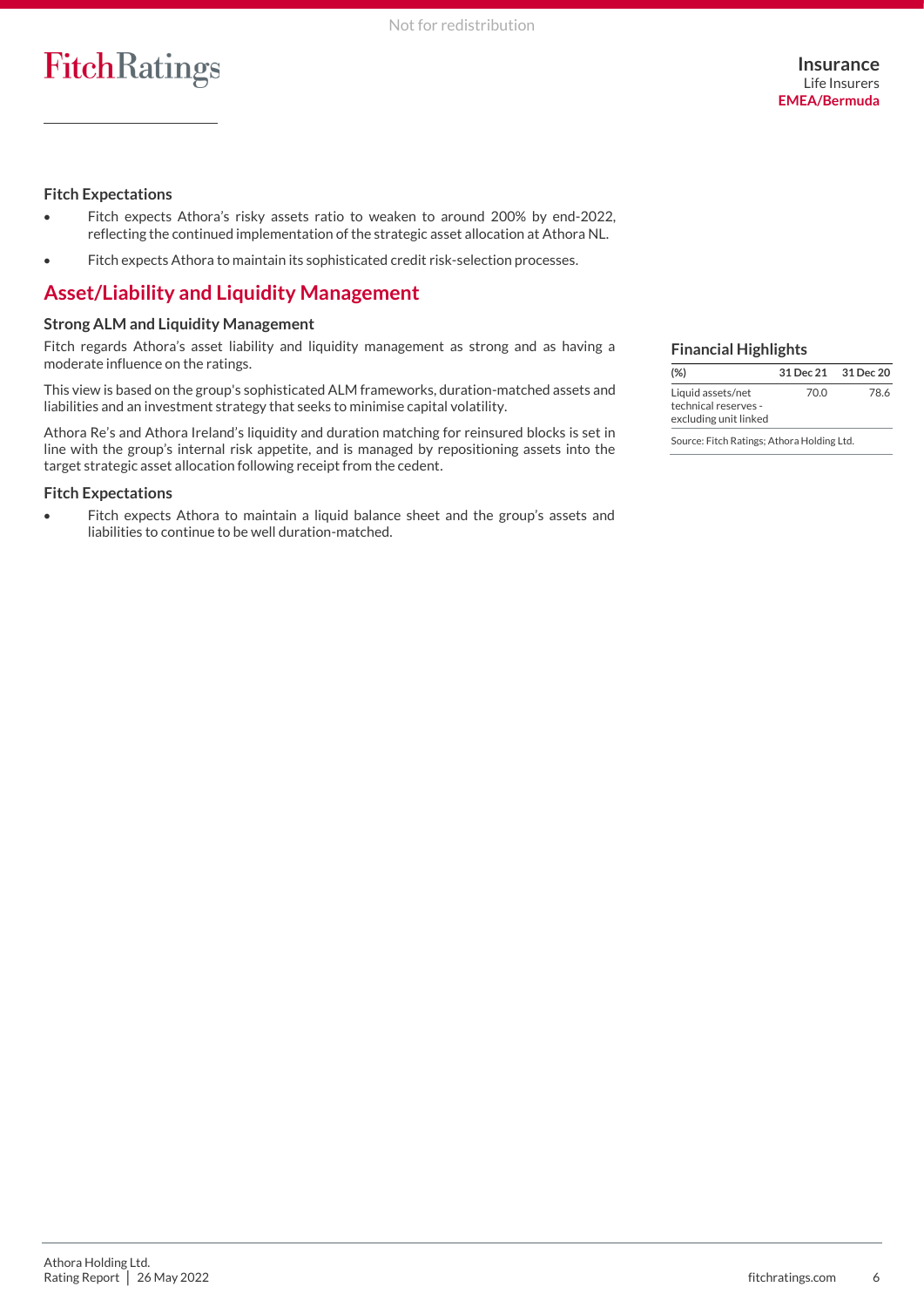## **Appendix A: Other Ratings Considerations**

Below is a summary of additional ratings considerations that are part of Fitch's ratings criteria.

#### **Group IFS Rating Approach**

Athora Re's, Athora Ireland's and SRLEV's ratings are based on an analysis of Athora Holding's consolidated accounts. Fitch regards Athora Re, Athora Ireland and SRLEV as 'core' to Athora. They share the same IFS rating based on the combined assessment of the Athora group.

Athora focuses on acquiring or reinsuring traditional life insurance portfolios in various European markets. Athora Re and Athora Ireland provide intra-group reinsurance to these acquired portfolios and external reinsurance coverage. Athora Re and Athora Ireland have an integral role in Athora's capital-management strategy. SRLEV is a market leader in the corporate pension business in the Netherlands and represents approximately 80% of Athora's total assets.

#### **Notching**

For notching purposes, the regulatory environments of Bermuda, which is the leading regulator for the group, as well as in Ireland and the Netherlands, are assessed by Fitch as being 'Effective', and classified as following a Group Solvency approach.

### **Notching Summary**

#### **IFS Ratings**

A baseline recovery assumption of 'Good' applies to the IFS rating, and standard notching was used from the IFS "anchor" rating to the implied operating company IDR.

#### **Operating company debt**

#### Not applicable

#### **Holding company IDR**

Standard notching was applied between the implied insurance operating company and holding company IDRs for a group solvency regulatory environment.

#### **Holding company debt**

A baseline recovery assumption of 'Below Average' was applied to Athora Netherland's senior notes. Standard notching relative to the IDR was used.

#### **Hybrids**

For Tier 2 subordinated debt issued by Athora Netherlands, a baseline recovery assumption of 'Poor' and a non-performance risk assessment of 'Moderate' were used. Three notches were applied relative to the IDR, which was based on two notches for recovery and one notch for non-performance risk. For restricted Tier 1 (RT1) subordinated debt issued by Athora Netherlands, a baseline recovery assumption of 'Poor' and a non-performance risk assessment of 'Moderate' were used. Four notches were applied relative to the IDR, which was based on two notches for recovery and two notches for nonperformance risk.

For the grandfathered RT1 subordinated debt issued by SRLEV, a baseline recovery assumption of 'Poor' and a non-performance risk assessment of 'Moderate' were used. Three notches were applied relative to the IDR, which was based on two notches for recovery and one notch for non-performance risk.

IFS – Insurer Financial Strength. IDR – Issuer Default Rating.

#### **Rated Athora Holding Ltd. Insurance Entities**

| Athora Holding Ltd. IDR 'A-'           |
|----------------------------------------|
| Athora Ireland plc IFS 'A'             |
| Athora Life Re Ltd. IFS 'A'            |
| Athora Netherlands N.V. IDR 'A-'       |
| SRI FV N V IFS 'A' IDR 'A-'            |
| <b>IFS: Insurer Financial Strength</b> |

IFS: Insurer Financial Strength IDR: Long Term Issuer Default Rating Source : Fitch Ratings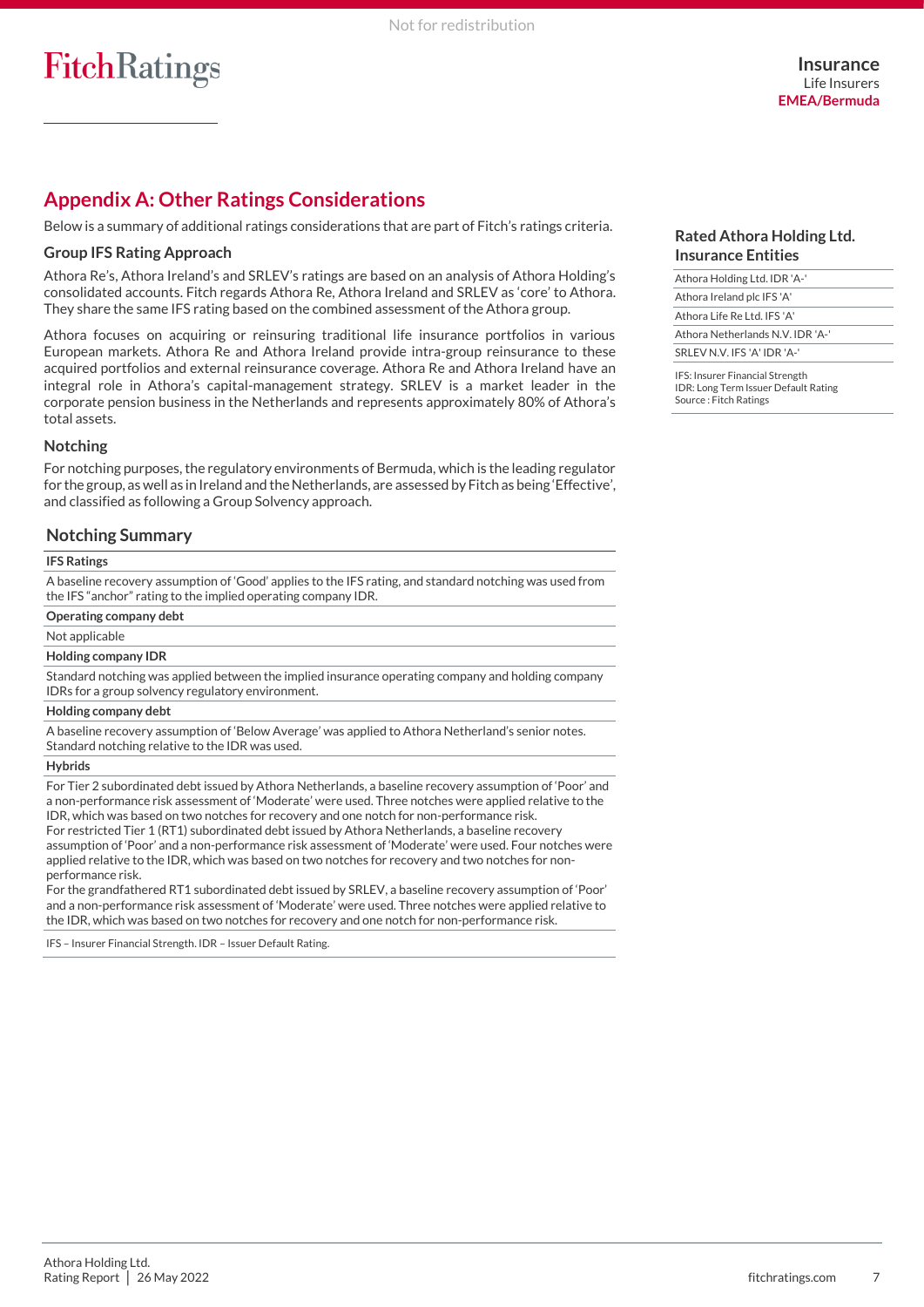## **Hybrid – Equity/Debt Treatment**

### **Hybrids Treatment**

| <b>Hybrid</b>                                                      |            | Amount CAR Fitch (%) | CAR Reg.<br>Override (%) | FLR Debt (%) |
|--------------------------------------------------------------------|------------|----------------------|--------------------------|--------------|
|                                                                    |            |                      |                          |              |
| Athora Holding Ltd.                                                |            |                      |                          |              |
| Preference shares                                                  | (EUR519m)  | 100                  | n.a.                     | $\Omega$     |
| Athora Netherlands N.V.                                            |            |                      |                          |              |
| Restricted Tier 1 perpetual callable<br>subordinated               | (EUR300m)  | 100                  | n.a.                     | $\Omega$     |
| Tier 2 perpetual callable subordinated                             | (USD575m)  | 0                    | 100                      | 100          |
| Tier 2 (2027/2032) sub (not yet issued)                            | (EUR500m)* | Ω                    | 100                      | 100          |
| Tier 2 (2026/2031) subordinated                                    | (EUR300m)  | 0                    | 100                      | 100          |
| SRLEV N.V.                                                         |            |                      |                          |              |
| Grandfathered restricted Tier 1 perpetual<br>callable subordinated | (CHF105m)  | 100                  | n.a.                     | 50           |

CAR − Capitalisation ratio: FLR − Financial leverage ratio. N.A. − Not applicable.

For CAR, % shows portion of hybrid value included as available capital, both before (Fitch %) and the regulatory override. For FLR, % shows portion of hybrid value included as debt in numerator of leverage ratio.

\*Proposed volume per 23 May 2022

Source: Fitch Ratings.

**Transfer and Convertibility Risk (Country Ceiling)**

None.

### **Criteria Variations**

None.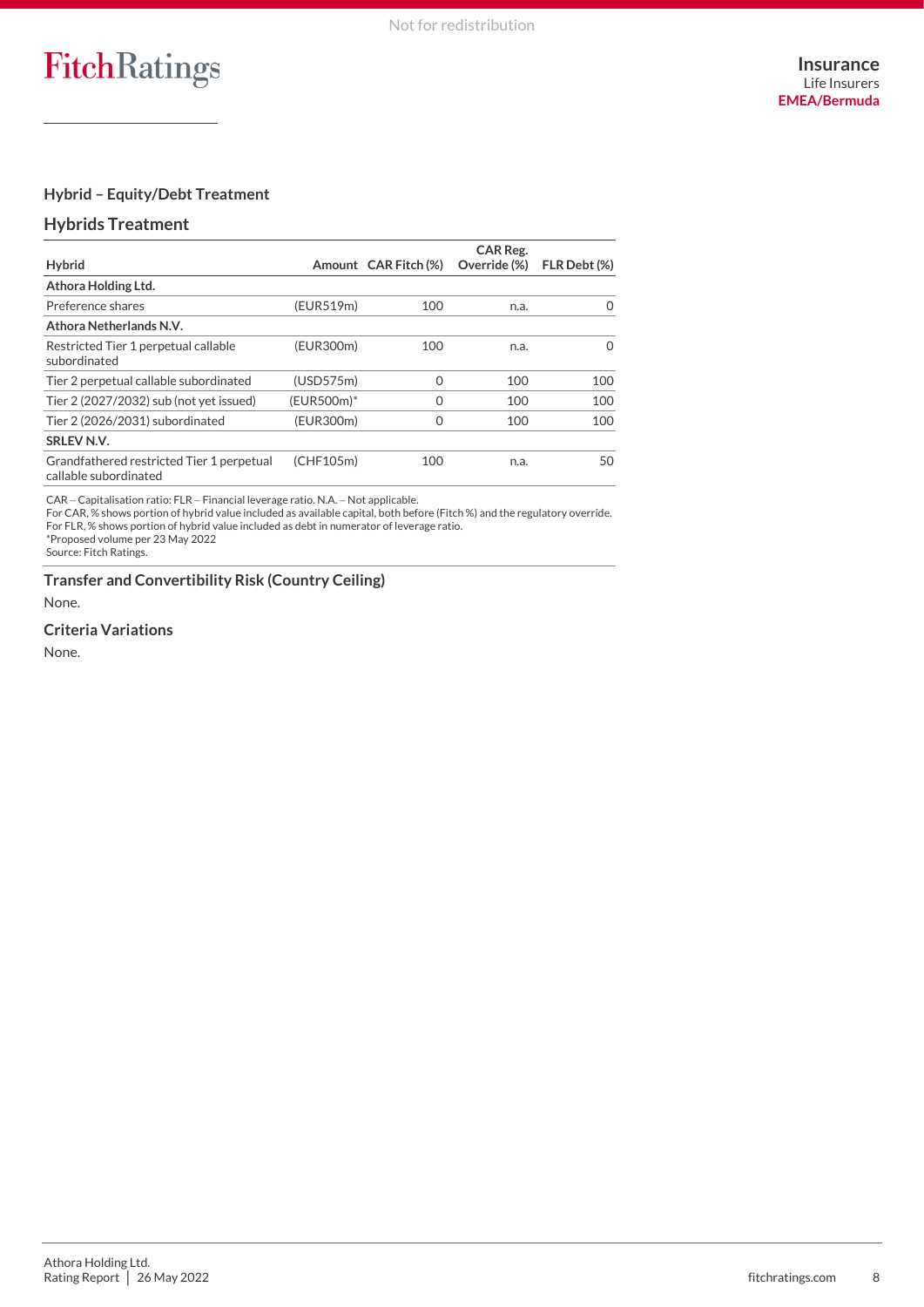# **Appendix B: Environmental, Social and Governance Considerations**

| <b>FitchRatings</b>                                                           |                                                                                                                                                                                                                                                                                                                                                                                                               | <b>Athora Group</b>                                                                                                                                                                                       |                                                                                                                                   |                                                    |                                                                                                                                                                                                                                                                                                                                                                                                                                                                                                                                                                                                                                                                                                                                                                               |                | <b>Insurance Ratings Navigator</b>                                                                                                                                             |                | <b>EMEA Life</b>         |
|-------------------------------------------------------------------------------|---------------------------------------------------------------------------------------------------------------------------------------------------------------------------------------------------------------------------------------------------------------------------------------------------------------------------------------------------------------------------------------------------------------|-----------------------------------------------------------------------------------------------------------------------------------------------------------------------------------------------------------|-----------------------------------------------------------------------------------------------------------------------------------|----------------------------------------------------|-------------------------------------------------------------------------------------------------------------------------------------------------------------------------------------------------------------------------------------------------------------------------------------------------------------------------------------------------------------------------------------------------------------------------------------------------------------------------------------------------------------------------------------------------------------------------------------------------------------------------------------------------------------------------------------------------------------------------------------------------------------------------------|----------------|--------------------------------------------------------------------------------------------------------------------------------------------------------------------------------|----------------|--------------------------|
| <b>Credit-Relevant ESG Derivation</b>                                         |                                                                                                                                                                                                                                                                                                                                                                                                               |                                                                                                                                                                                                           |                                                                                                                                   |                                                    |                                                                                                                                                                                                                                                                                                                                                                                                                                                                                                                                                                                                                                                                                                                                                                               |                |                                                                                                                                                                                |                | <b>Overall ESG Scale</b> |
| Athora Group has 6 ESG potential rating drivers                               |                                                                                                                                                                                                                                                                                                                                                                                                               |                                                                                                                                                                                                           | key driver                                                                                                                        | $\mathbf 0$                                        | issues                                                                                                                                                                                                                                                                                                                                                                                                                                                                                                                                                                                                                                                                                                                                                                        | 5              |                                                                                                                                                                                |                |                          |
|                                                                               | Athora Group has exposure to compliance risk; treating customers fairly; pricing transparency; privacy/data security; legal/regulatory fines; exposure to own cyber risk but this has very low impact on the rating.<br>Athora Group has exposure to social responsibility and its effect on brand strength; increased vulnerability due to credit concentrations but this has very low impact on the rating. |                                                                                                                                                                                                           |                                                                                                                                   |                                                    | driver                                                                                                                                                                                                                                                                                                                                                                                                                                                                                                                                                                                                                                                                                                                                                                        | $\mathbf 0$    | issues                                                                                                                                                                         | $\overline{4}$ |                          |
| Governance is minimally relevant to the rating and is not currently a driver. |                                                                                                                                                                                                                                                                                                                                                                                                               |                                                                                                                                                                                                           |                                                                                                                                   |                                                    | potential driver                                                                                                                                                                                                                                                                                                                                                                                                                                                                                                                                                                                                                                                                                                                                                              | 6              | issues                                                                                                                                                                         | $\overline{3}$ |                          |
|                                                                               |                                                                                                                                                                                                                                                                                                                                                                                                               |                                                                                                                                                                                                           |                                                                                                                                   | $\overline{2}$                                     | issues                                                                                                                                                                                                                                                                                                                                                                                                                                                                                                                                                                                                                                                                                                                                                                        | $\overline{2}$ |                                                                                                                                                                                |                |                          |
|                                                                               |                                                                                                                                                                                                                                                                                                                                                                                                               |                                                                                                                                                                                                           |                                                                                                                                   | not a rating driver                                | 6                                                                                                                                                                                                                                                                                                                                                                                                                                                                                                                                                                                                                                                                                                                                                                             | issues         | R                                                                                                                                                                              |                |                          |
| <b>Environmental (E)</b>                                                      |                                                                                                                                                                                                                                                                                                                                                                                                               |                                                                                                                                                                                                           |                                                                                                                                   |                                                    |                                                                                                                                                                                                                                                                                                                                                                                                                                                                                                                                                                                                                                                                                                                                                                               |                |                                                                                                                                                                                |                |                          |
| <b>General Issues</b>                                                         | E Score                                                                                                                                                                                                                                                                                                                                                                                                       | <b>Sector-Specific Issues</b>                                                                                                                                                                             | Reference                                                                                                                         | <b>E</b> Scale                                     |                                                                                                                                                                                                                                                                                                                                                                                                                                                                                                                                                                                                                                                                                                                                                                               |                |                                                                                                                                                                                |                |                          |
| GHG Emissions & Air Quality                                                   | 1                                                                                                                                                                                                                                                                                                                                                                                                             | n.a.                                                                                                                                                                                                      | n.a.                                                                                                                              | 5                                                  | How to Read This Page<br>ESG scores range from 1 to 5 based on a 15-level color gradation. Red (5) is most<br>relevant and green (1) is least relevant.<br>The Environmental (E), Social (S) and Governance (G) tables break out the<br>individual components of the scale. The right-hand box shows the aggregate E, S, or G<br>score. General Issues are relevant across all markets with Sector-Specific Issues unique<br>to a particular industry group. Scores are assigned to each sector-specific issue. These<br>scores signify the credit-relevance of the sector-specific issues to the issuing entity's<br>overall credit rating. The Reference box highlights the factor(s) within which the<br>corresponding ESG issues are captured in Fitch's credit analysis. |                |                                                                                                                                                                                |                |                          |
| <b>Energy Management</b>                                                      | 1                                                                                                                                                                                                                                                                                                                                                                                                             | n.a                                                                                                                                                                                                       | n.a.                                                                                                                              | $\overline{4}$                                     |                                                                                                                                                                                                                                                                                                                                                                                                                                                                                                                                                                                                                                                                                                                                                                               |                |                                                                                                                                                                                |                |                          |
| Water & Wastewater<br>Management                                              | 1                                                                                                                                                                                                                                                                                                                                                                                                             | In.a.                                                                                                                                                                                                     | n.a.                                                                                                                              | $\overline{3}$                                     |                                                                                                                                                                                                                                                                                                                                                                                                                                                                                                                                                                                                                                                                                                                                                                               |                |                                                                                                                                                                                |                |                          |
| Waste & Hazardous Materials<br>Management; Ecological<br>Impacts              | 1                                                                                                                                                                                                                                                                                                                                                                                                             | n.a.                                                                                                                                                                                                      | n.a.                                                                                                                              | $\overline{2}$                                     |                                                                                                                                                                                                                                                                                                                                                                                                                                                                                                                                                                                                                                                                                                                                                                               |                |                                                                                                                                                                                |                |                          |
| Exposure to Environmental<br>Impacts                                          | $\overline{z}$                                                                                                                                                                                                                                                                                                                                                                                                | Impact of extreme weather events/natural catastrophes on operations or<br>asset quality; credit concentrations                                                                                            | Financial Performance & Earnings; Investment & Asset Risk                                                                         |                                                    | The Credit-Relevant ESG Derivation table shows the overall ESG score. This score<br>signifies the credit relevance of combined E, S and G issues to the entity's credit rating.                                                                                                                                                                                                                                                                                                                                                                                                                                                                                                                                                                                               |                |                                                                                                                                                                                |                |                          |
| Social (S)                                                                    |                                                                                                                                                                                                                                                                                                                                                                                                               |                                                                                                                                                                                                           |                                                                                                                                   |                                                    | The three columns to the left of the overall ESG score summarize the issuing entity's                                                                                                                                                                                                                                                                                                                                                                                                                                                                                                                                                                                                                                                                                         |                |                                                                                                                                                                                |                |                          |
| <b>General Issues</b>                                                         | S Score                                                                                                                                                                                                                                                                                                                                                                                                       | <b>Sector-Specific Issues</b>                                                                                                                                                                             | Reference                                                                                                                         | <b>S</b> Scale                                     | sub-component ESG scores. The box on the far left identifies some of the main ESG<br>issues that are drivers or potential drivers of the issuing entity's credit rating                                                                                                                                                                                                                                                                                                                                                                                                                                                                                                                                                                                                       |                |                                                                                                                                                                                |                |                          |
| Human Rights, Community<br>Relations, Access &<br>Affordability               | 1                                                                                                                                                                                                                                                                                                                                                                                                             | n.a.                                                                                                                                                                                                      | n.a.                                                                                                                              | $5\phantom{1}$                                     | (corresponding with scores of 3, 4 or 5) and provides a brief explanation for the score.<br>Classification of ESG issues has been developed from Fitch's sector ratings criteria.                                                                                                                                                                                                                                                                                                                                                                                                                                                                                                                                                                                             |                |                                                                                                                                                                                |                |                          |
| Customer Welfare - Fair<br>Messaging, Privacy & Data<br>Security              | $\mathbf{3}$                                                                                                                                                                                                                                                                                                                                                                                                  | Compliance risk; treating customers fairly; pricing transparency;<br>privacy/data security; legal/regulatory fines; exposure to own cyber risk                                                            | Industry Profile & Operating Environment; Company Profile                                                                         | $\overline{4}$                                     | The General Issues and Sector-Specific Issues draw on the classification standards<br>published by the United Nations Principles for Responsible Investing (PRI) and the<br>Sustainability Accounting Standards Board (SASB).<br>Sector references in the scale definitions below refer to Sector as displayed in the<br>Sector Details box on page 1 of the navigator.                                                                                                                                                                                                                                                                                                                                                                                                       |                |                                                                                                                                                                                |                |                          |
| Labor Relations & Practices                                                   | $\overline{2}$                                                                                                                                                                                                                                                                                                                                                                                                | Impact of labor negotiations, including board/employee compensation and<br>composition                                                                                                                    | Company Profile                                                                                                                   | $\overline{3}$                                     |                                                                                                                                                                                                                                                                                                                                                                                                                                                                                                                                                                                                                                                                                                                                                                               |                |                                                                                                                                                                                |                |                          |
| Employee Wellbeing                                                            | 1                                                                                                                                                                                                                                                                                                                                                                                                             | n.a.                                                                                                                                                                                                      | n.a.                                                                                                                              | $\overline{2}$                                     |                                                                                                                                                                                                                                                                                                                                                                                                                                                                                                                                                                                                                                                                                                                                                                               |                |                                                                                                                                                                                |                |                          |
| Exposure to Social Impacts                                                    | $\overline{3}$                                                                                                                                                                                                                                                                                                                                                                                                | Social responsibility and its effect on brand strength; increased vulnerability<br>due to credit concentrations                                                                                           | Company Profile; Investment & Asset Risk; Financial<br>Performance & Earnings; Reinsurance, Risk Mitigation &<br>Catastrophe Risk |                                                    |                                                                                                                                                                                                                                                                                                                                                                                                                                                                                                                                                                                                                                                                                                                                                                               |                |                                                                                                                                                                                |                |                          |
| Governance (G)                                                                |                                                                                                                                                                                                                                                                                                                                                                                                               |                                                                                                                                                                                                           |                                                                                                                                   |                                                    |                                                                                                                                                                                                                                                                                                                                                                                                                                                                                                                                                                                                                                                                                                                                                                               |                | <b>CREDIT-RELEVANT ESG SCALE</b>                                                                                                                                               |                |                          |
| <b>General Issues</b>                                                         | <b>G</b> Score                                                                                                                                                                                                                                                                                                                                                                                                | <b>Sector-Specific Issues</b>                                                                                                                                                                             | Reference                                                                                                                         | <b>G</b> Scale                                     |                                                                                                                                                                                                                                                                                                                                                                                                                                                                                                                                                                                                                                                                                                                                                                               |                | How relevant are E, S and G issues to the overall credit rating?                                                                                                               |                |                          |
| Management Strategy                                                           | $\overline{3}$                                                                                                                                                                                                                                                                                                                                                                                                | Operational implementation of strategy                                                                                                                                                                    | Company Profile                                                                                                                   | $5\phantom{1}$<br>5                                |                                                                                                                                                                                                                                                                                                                                                                                                                                                                                                                                                                                                                                                                                                                                                                               |                | Highly relevant, a key rating driver that has a significant impact on the rating on an<br>individual basis. Equivalent to "higher" relative importance within Navigator.       |                |                          |
| Governance Structure                                                          | 3                                                                                                                                                                                                                                                                                                                                                                                                             | Board independence and effectiveness; ownership concentration;<br>protection of creditor/stakeholder rights; legal /compliance risks; business<br>continuity; key person risk; related party transactions | Company Profile                                                                                                                   | $\overline{4}$<br>$\Delta$                         | Navigator                                                                                                                                                                                                                                                                                                                                                                                                                                                                                                                                                                                                                                                                                                                                                                     |                | Relevant to rating, not a key rating driver but has an impact on the rating in<br>combination with other factors. Equivalent to "moderate" relative importance within          |                |                          |
| Group Structure                                                               | $\overline{\mathbf{3}}$                                                                                                                                                                                                                                                                                                                                                                                       | Organizational structure; appropriateness relative to business model;<br>opacity; intra-group dynamics; ownership                                                                                         | Company Profile; Ownership                                                                                                        | $\overline{\mathbf{3}}$<br>$\overline{\mathbf{3}}$ | within Navigator.                                                                                                                                                                                                                                                                                                                                                                                                                                                                                                                                                                                                                                                                                                                                                             |                | Minimally relevant to rating, either very low impact or actively managed in a way that<br>results in no impact on the entity rating. Equivalent to "lower" relative importance |                |                          |
| Financial Transparency                                                        | 3                                                                                                                                                                                                                                                                                                                                                                                                             | Quality and timing of financial reporting and auditing processes                                                                                                                                          | Company Profile                                                                                                                   | $\overline{2}$<br>$\overline{2}$                   |                                                                                                                                                                                                                                                                                                                                                                                                                                                                                                                                                                                                                                                                                                                                                                               |                | Irrelevant to the entity rating but relevant to the sector.                                                                                                                    |                |                          |

## **ESG Considerations**

Unless otherwise disclosed in this section, the highest level of ESG credit relevance is a score of '3'. ESG issues are credit neutral or have only a minimal credit impact on the entity, either due to their nature or the way in which they are being managed by the entity. For more information on Fitch's ESG Relevance Scores, visit [www.fitchratings.com/esg](http://www.fitchratings.com/esg)

**1 1 I** Ifrelevant to the entity rating and irrelevant to the sector.